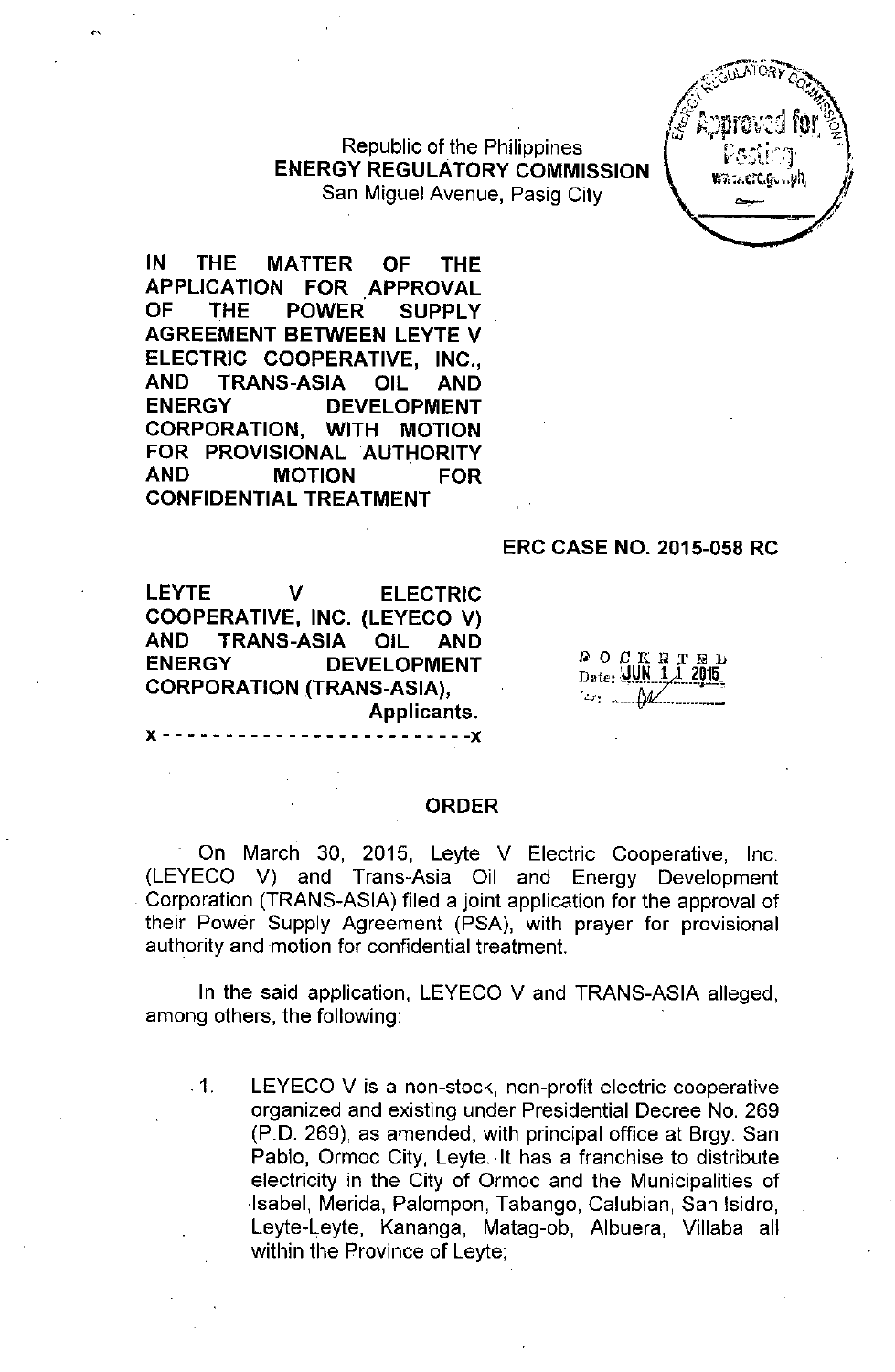$\hat{\mathbf{v}}^{\left( \mathbf{v} \right)}$ 

i<sub>n</sub>es.

- 2. TRANS-ASIA is a corporation duly organized and existing under the laws of the Republic of the Philippines, with principal address at Level 11, PHINMA Plaza, 39 Plaza Drive, Rockwell Center, Makati City;
- 3. Pursuant to Rule 20 (B) of the Commission's Rules of Practice and Procedure, the instant application is submitted to the Commission for its review and approval of the PSA dated December 20, 2014 executed by and between LEYECO V and TRANS-ASIA;
- 4. In compliance with Rule 6 of the Commission's Rules of Practice and Procedure, a copy of the Joint Application with all its annexes and accompanying documents were furnished to the legislative bodies of the cities or municipalities where LEYECO V principally operates. The copies of the corresponding proofs of receipt are attached to the application as Annex "C-1" and series;
- 5. Furthermore, they have caused the publication of the present Joint Application in its entirety, excluding its annexes, in a newspaper of general circulation within LEYECO V's franchise area. The copies of the newspaper and the corresponding affidavit of publication are attached as Annexes "C-2" and "C-3," respectively;
- 6. TRANS-ASIA was selected as a winning bidder after the Power Sector Assets and Liabilities Management Corporation (PSALM) conducted a bidding for the selection and appointment of Independent Power Producer Administrator (IPPA) for the Strips of Energy of the Unified Leyte Geothermal Power Plant (ULGPP) pursuant to Section 51(c) of Republic Act No. 9136 (R.A. 9136), otherwise known as the *Electric Power Industry Reform Act* of 2001 (EPIRA). TRANS-ASIA was issued a *Notice of Award* by PSALM for the right to 40 MW Strips of Energy from the ULGPP. A copy of the *Notice of Award* is attached to the application as Annex "D";
- 7. Power Supply. At present, LEYECO V sources its electricity requirements from different power suppliers. However, due to increasing energy demand and volatility of Wholesale Electricity Spot Market (WESM) prices,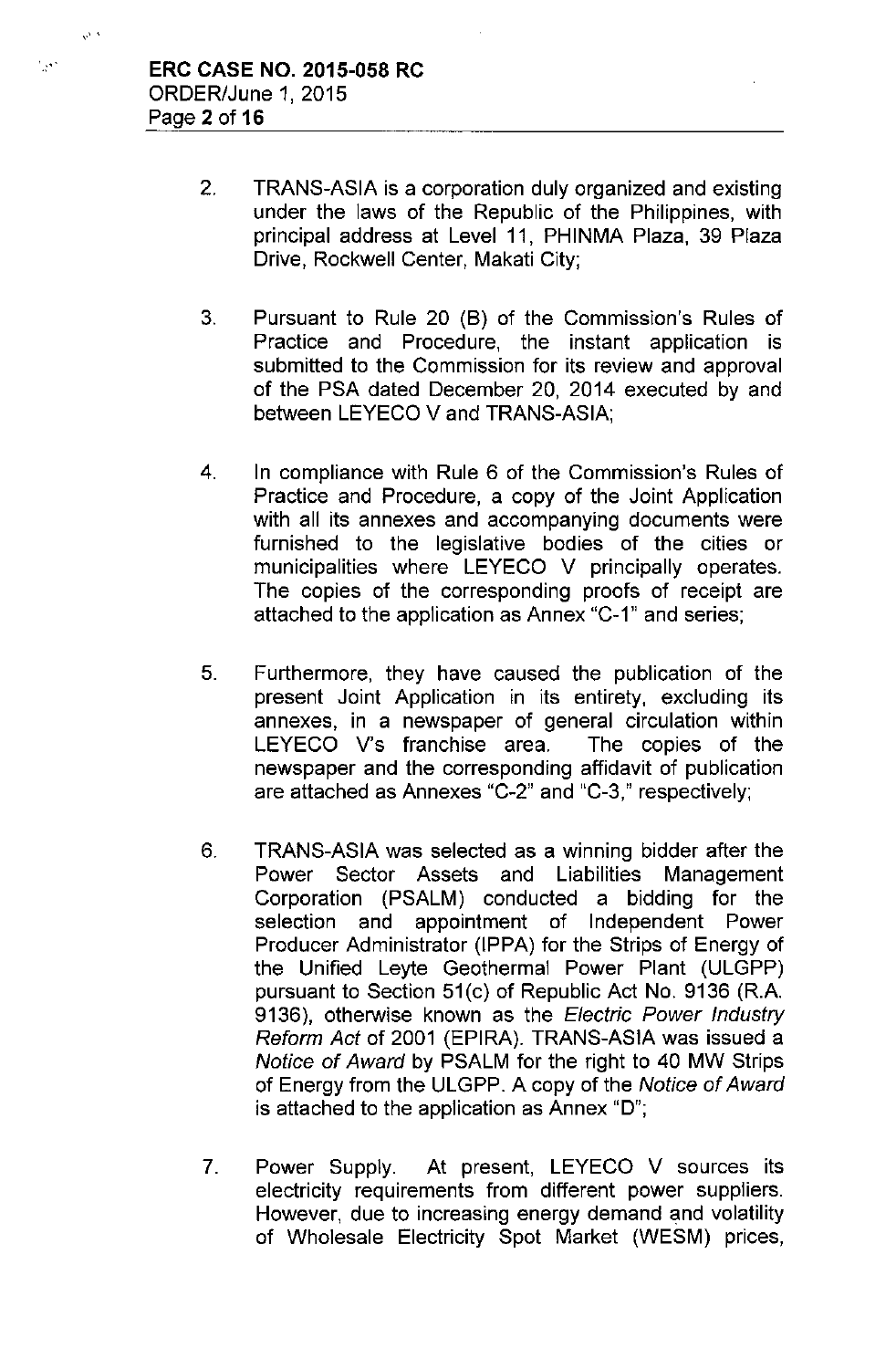...,'

 $e^{i \lambda}$ 

LEYECO V deemed it necessary to look for additional capacity to address its electricity requirements, aggregate with other Region 8 ECs to ensure bargaining power in negotiating with potential power suppliers;

- 8. Regretfully, sometime on November 2013, Typhoon Yolanda severely hit the region which resulted to loss of lives, total shutdown of basic services, commercial establishments, tourism, agriculture, infrastructure, telecommunication, transportation, financial services, and hospitals, among others. Rehabilitation efforts and restoration of reliable electric services is essential for the economic recovery of the region;
- 9. Competitive Procurement Process. In view of the power supply and demand situation in the region and due to the damage brought about by Typhoon Yolanda, the eleven (11) electric cooperatives of Region 8 composed of Don Orestes Romualdez Electric Cooperative, Inc., Leyte II Electric Cooperative Inc., Leyte **III** Electric Cooperative Inc., Leyte IV Electric Cooperative Inc., Leyte V Electric Cooperative Inc., Southern Leyte Electric Cooperative Inc., Biliran Electric Cooperative, Inc., Samar I Electric Cooperative, Inc., Samar II Electric Cooperative Inc., Eastern Samar Electric Cooperative, Inc., (the "Region 8 ECs") agreed through a Memorandum of Agreement (MOA) to conduct a joint procurement of their short-term aggregated baseload requirement. A Bids and Awards Committee was created to conduct the "R8 Joint Competitive Power Supply Procurement" (R8 JCPSP). A copy of the MOA is attached to the application as Annex **"E"-**,
	- 9.1. The Region 8 ECs initially prepared their respective least-cost power supply plans and subsequently their aggregated demand for competitive bidding;
	- 9.2. The competitive tender was published and announced in the franchise areas of the Region 8 ECs. In addition, prospective Bidders (GENCOs, IPP Administrators and Wholesale Aggregators) were invited;

 $\frac{1}{\epsilon}$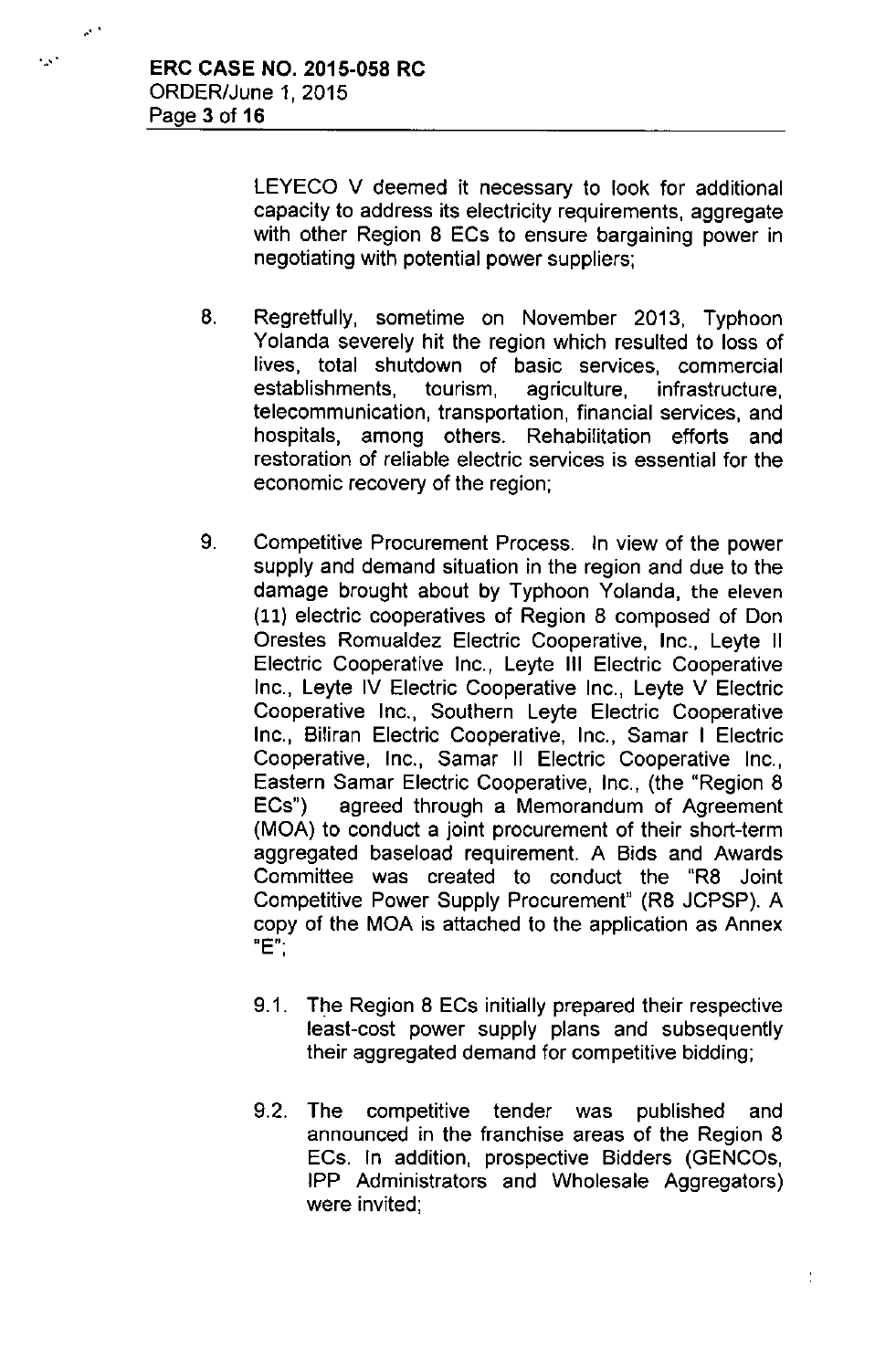.. '..

 $\mathcal{S}$ 

- 9.3. Scope of the Bid. The capacity offered by the winning bidder shall be allocated among the eleven (11) Region 8 ECs in proportion to their declared demand. A bidder may offer to supply capacity that is less than or equal to the aggregated baseload requirement in any or all of the contract years in increments of 1 MW. In the event that some winning bidders offered less than 11 MW, the loads shall be optimally allocated in such a way that the blended price from the R8 JCPSP is almost the same. In the event multiple bidders are declared winners for any contract year, all winning bidders shall enter into individual power supply agreements with each of the 11 ECs;
- 9.4. Bidders who signified their intention to join by buying the Bidding Documents attended Pre-Bid Conferences where they gave their comments and sought clarification on the bidding requirements and process. The BAC issued Bid Bulletins and the Final Instruction to Bidders;
- 9.5. The process followed the 2-envelope system, the legal requirements and proof of financial and technical capability in the first and the commercial offer in the second. Bids were evaluated based on an Evaluation Framework released to the bidders; and
- 9.6. After evaluating the bids of each supplier, on November 14, 2014, the BAC issued a Notice of Award declaring TRANS-ASIA as a winning bidder of 40 MW for Contract Year 2015 with a Lowest Calculated Responsive Bid Effective Price of PhP5.5489/kWh and an Offered Capacity of 20 MW for 2016 with a Lowest Calculated Responsive Bid Effective Price of PhP5.611/kWh;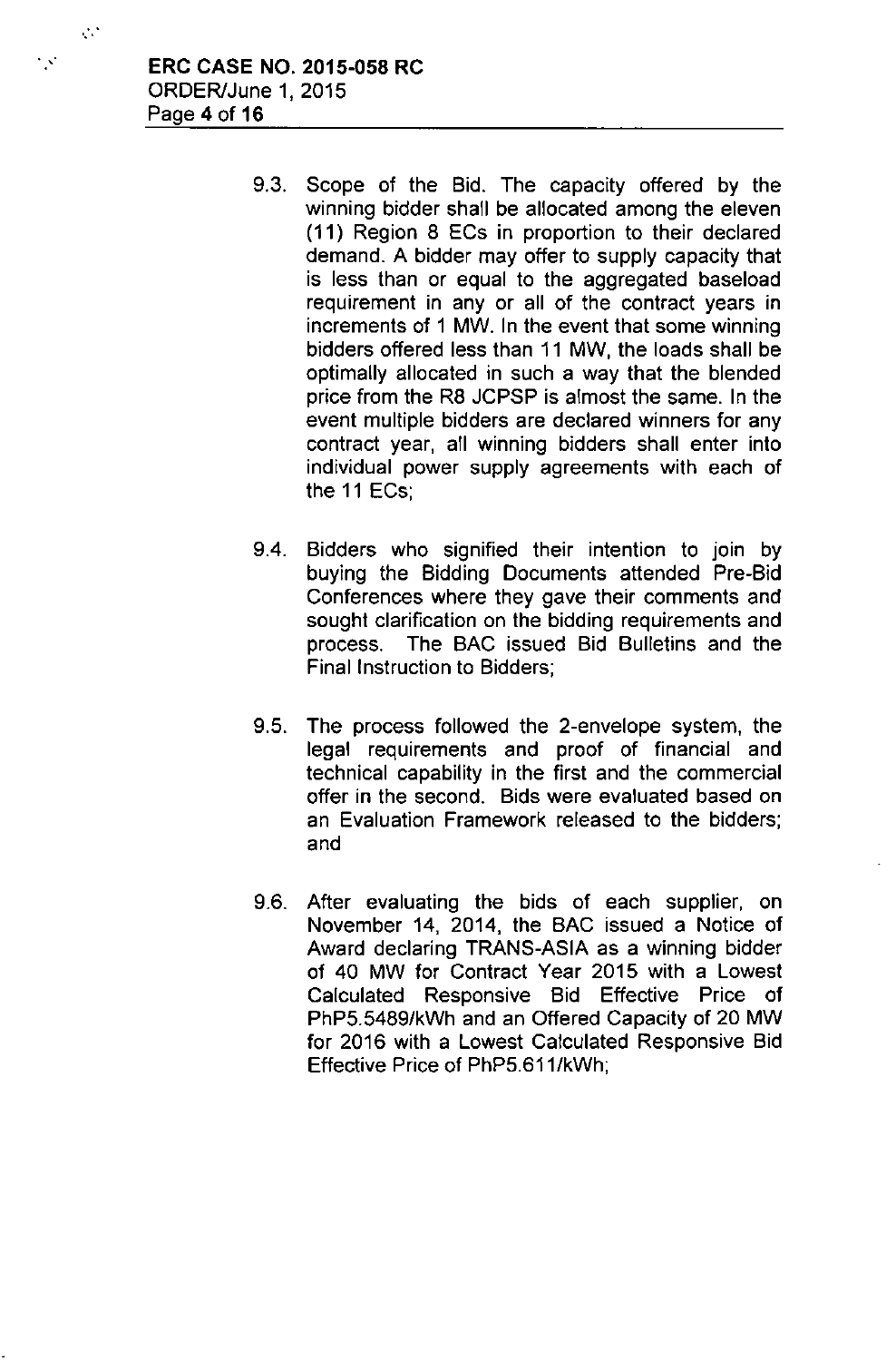$\mathbb{R}^n$ 

## Abstract of the Power Supply Agreement and Related Information

10. The PSA between LEYECO V and TRANS-ASIA is the result of a joint procurement process for the short-term aggregated baseload power supply for 2015-2018 of Region 8 ECs;

## Salient Features

- 11. The PSA, between LEYECO V and TRANS-ASIA contains the following salient terms and conditions:
	- *11.1. Term.* The PSA shall have a term of two (2) years beginning December 26, 2014 to December 25, 2016. Commencement of supply of the Contracted Capacity shall be subject to the fulfillment of certain Conditions Precedent as provided in the PSA;
	- *11.2. Contracted Capacity.* The Contracted Capacity for LEYECO V is 8 MW for 2015 and 5 MW for 2016;
	- *11.3. Delivery Points.* TRANS-ASIA shall supply the Contracted Capacity at the Market Trading Nodes of the ULGPP or from TRANS-ASIA's other electricity supply sources in case of Replacement Power;
	- *11.4. Unutilized Capacity and Exchange* of *Contracted Capacities.* The unutilized capacity, if any, of LEYECO III may be used by other Region 8 ECs or sold to the WESM;
	- *11.5. Replacement Power on Scheduled and/or Unscheduled Outages* of *ULGPP.* In the event that TRANS-ASIA is unable to deliver, or cause to be delivered, the Contracted Capacity, or a portion thereof, from the ULGPP for reasons not constituting a Force Majeure Event, TRANS-ASIA shall deliver, or cause to be delivered, said Contracted Capacity, or a portion thereof, at the Delivery Point from other generation or supply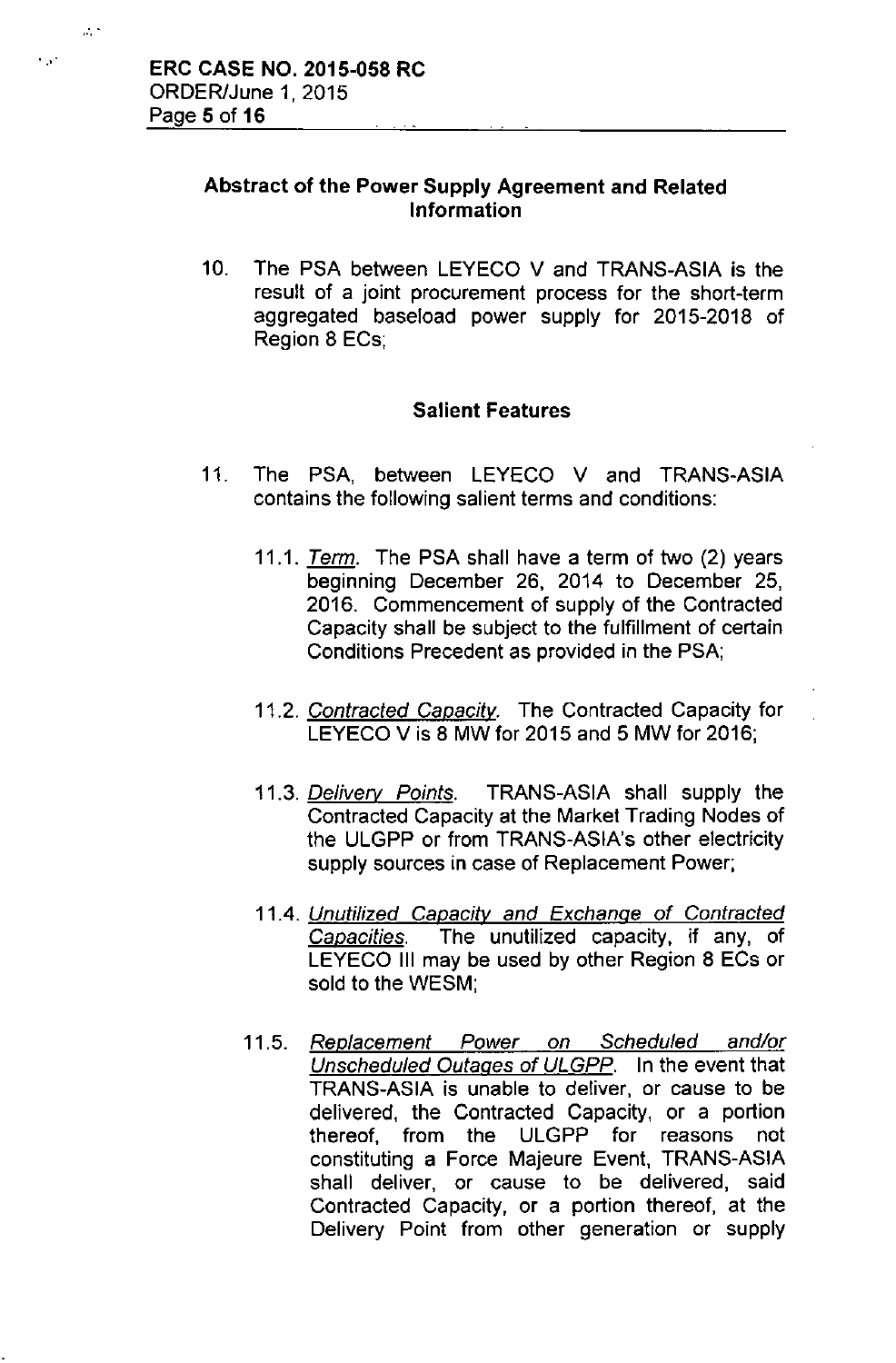".

sources, including the WESM, at the Electricity Fees as provided in PSA;

*11.6. Electricity Fees.* The BUYER shall purchase the electricity supplied by the TRANS-ASIA at a monthly Electricity Fee (EF), in PhP, computed as follows:

$$
EF = CC * H_T * [LPC * (0.7003 * \frac{LCPIn}{LCPIr} + 0.2997) + FPC * FXn * (0.4497 * \frac{FCPIn}{FCPIr} + 0.5503)]
$$

#### Where:

| Electricity Fee $=$ |     | Electricity Fee, in PhP                                                       |  |  |
|---------------------|-----|-------------------------------------------------------------------------------|--|--|
| <b>CC</b>           |     | <b>Contracted Capacity</b>                                                    |  |  |
| <b>HT</b>           |     | Total number of hours in the Billing<br>Period                                |  |  |
| <b>LPC</b>          | $=$ | Component;<br>Local<br>Price<br>PhP1.7465/kWh                                 |  |  |
| <b>LCPIn</b>        | $=$ | Philippine Consumer Price Index of the<br>calendar month corresponding<br>the |  |  |

- calendar month corresponding the billing period, for All Income Households  $-$  All Items (2006=100), as published by the Philippine National Statistics Coordination Board (or its substitute or replacement agency, as the case may be)
- LCPlr = September 2014 Philippine Consumer Price Index for All Income Households -All Items (2006=100), as published by the Philippine National Statistics Coordination Board (or its substitute or replacement agency, as the case may be)
- FPC = Foreign Price Component; USD 0.0812 per kWh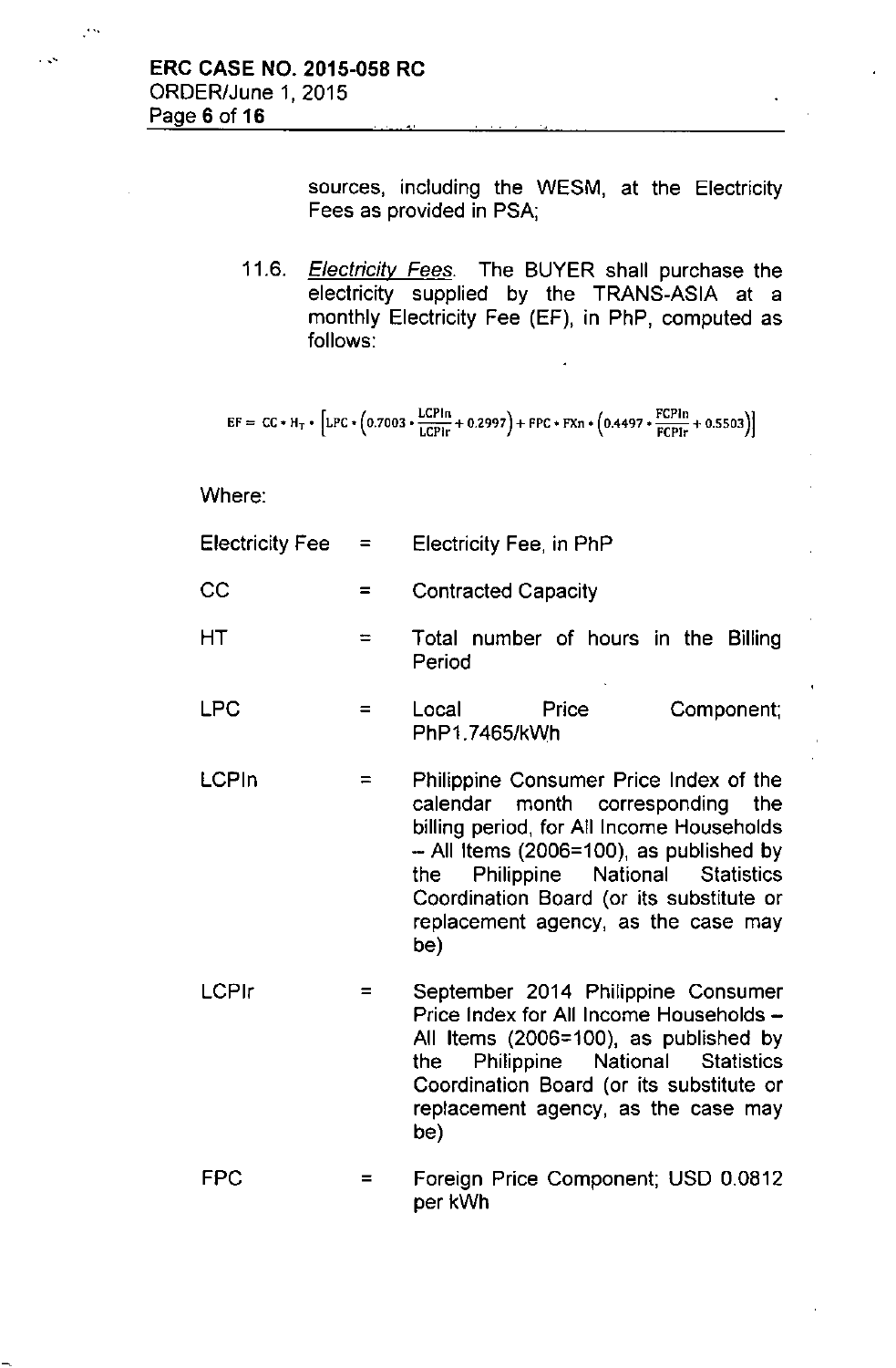| FXn | $=$ $\sim$ | Philippine Peso vs. US Dollar Reference                               |  |  |
|-----|------------|-----------------------------------------------------------------------|--|--|
|     |            | Rate as published by the Bangko                                       |  |  |
|     |            | Sentral ng Pilipinas at the last working<br>day of the Billing Period |  |  |

- FCPln  $=$ US Consumer Price Index, All Items, International Financial Statistics (2010=100) for the calendar month corresponding the Billing Period
- FCPlr = US Consumer Price Index, All Items, International Financial Statistics (2010=100) for the month of September 2014

Should the published indices be unavailable for the corresponding billing month, the most recent available published indices shall be used subject to adjustments in subsequent billings as soon as published indices become available.

Should publication of any or all of the required indices be discontinued for a reasonable period of time, the parties shall mutually agree on a new Inflation Factor. Pending the new Inflation Factor, the last prevailing Inflation Factor shall be used until the new Inflation Factor is agreed between the parties and subject to retroactive adjustment.

*11.7. Charges for the account* of *LEYECO* V. All WESM Charges for the delivery of the Contracted Capacity charged by the WESM trader of ULGPP, and other regulatory charges including all corresponding cost recoveries of ancillary services in the Reserve Market imposed upon the generators, shall be for the account of LEYECO V. Value Added Tax (VAT) shall be charged and passed on to the LEYECO V in accordance with applicable law. All other charges, fees, taxes and liabilities which may be imposed on, charged to, or incurred by TRANS-ASIA relative to the delivery of electricity to LEYECO V shall be for the account of LEYECO V;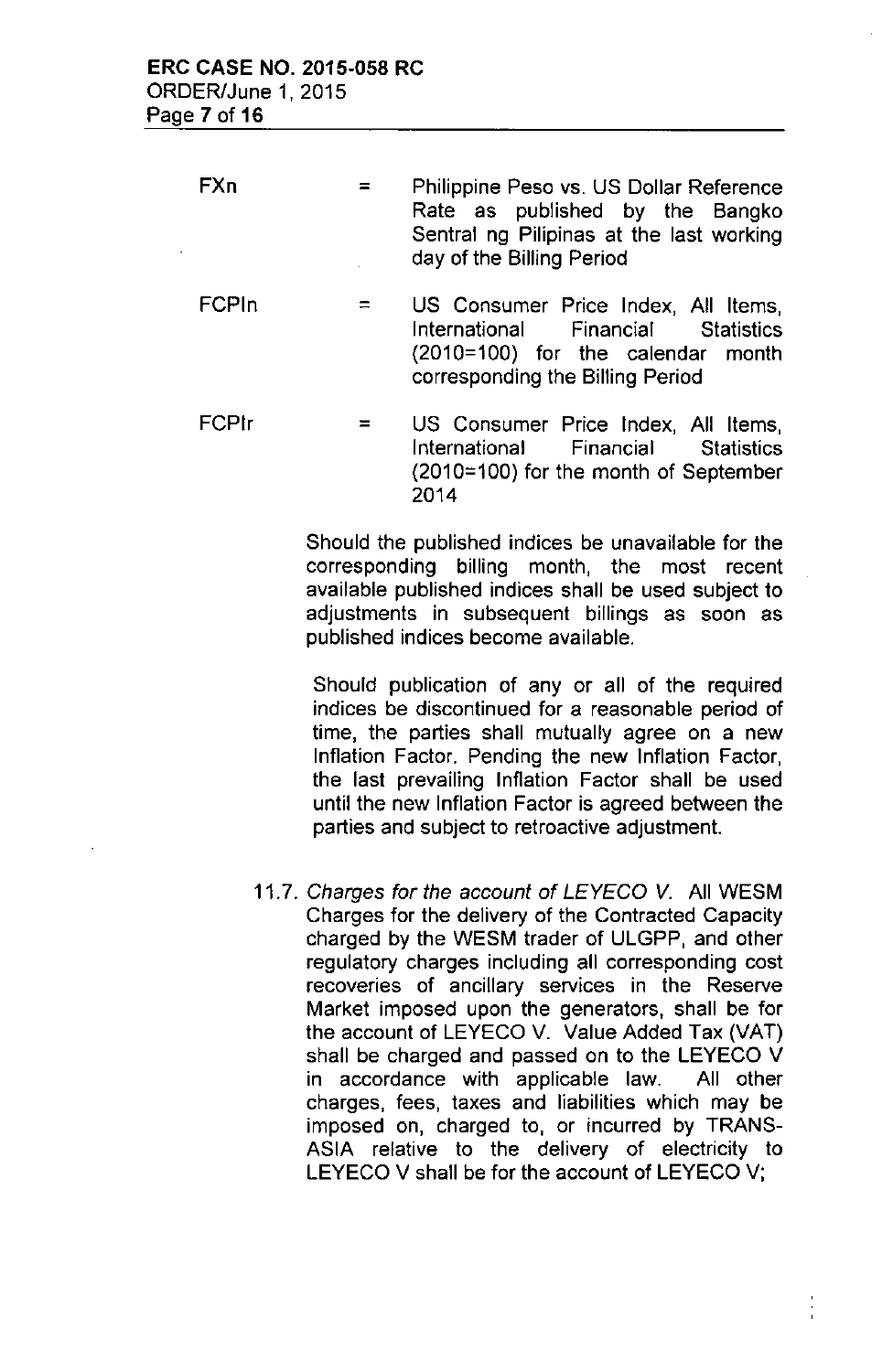. :.

 $\mathbb{R}^{n}$  .

## Advantages of TRANS-ASIA's Supply and Rate Impact

- 12. The EPIRA established a new policy, legal structure and regulatory framework for the restructuring of the electric power industry to stimulate and create points of competition. As economic growth is interdependent with power intensive activities, the necessity of a free, open and competitive system in electricity supply in a regime of transparent and reasonable prices of electricity is necessary. Low power rates, sufficient capacity and an environment protective of investors and consumers are the end goals of the EPIRA;
- 13. Competition can be the best form of market regulation, it is premised on electricity suppliers ensuring that they give the best offer, advantage over competitors in terms of pricing, value-added benefits, quality of service ultimately resulting to consumers getting the best price for reliable supply of electricity;
- 14. The process adopted by the Region 8 ECs in choosing its power supplier ensures that LEYECO V and its member consumers achieve least cost supply of power through joint power supply planning and competitive procurement process;
- 15. The Electricity Fees as provided in the PSA is advantageous to LEYECO V's consumers given that the Region 8 ECs set simplified parameters to be followed by the bidders during the JCPSP;
	- 15.1. The market-based rate of Trans-Asia is the lowest compared to other generation companies who participated in the R8 JCPSP; and
	- 15.2. The indexation in the Electricity Fee is intended to provide for fair and transparent adjustment in fees to reflect specific and verifiable fluctuations in inflation and foreign exchange for the duration of the PSA;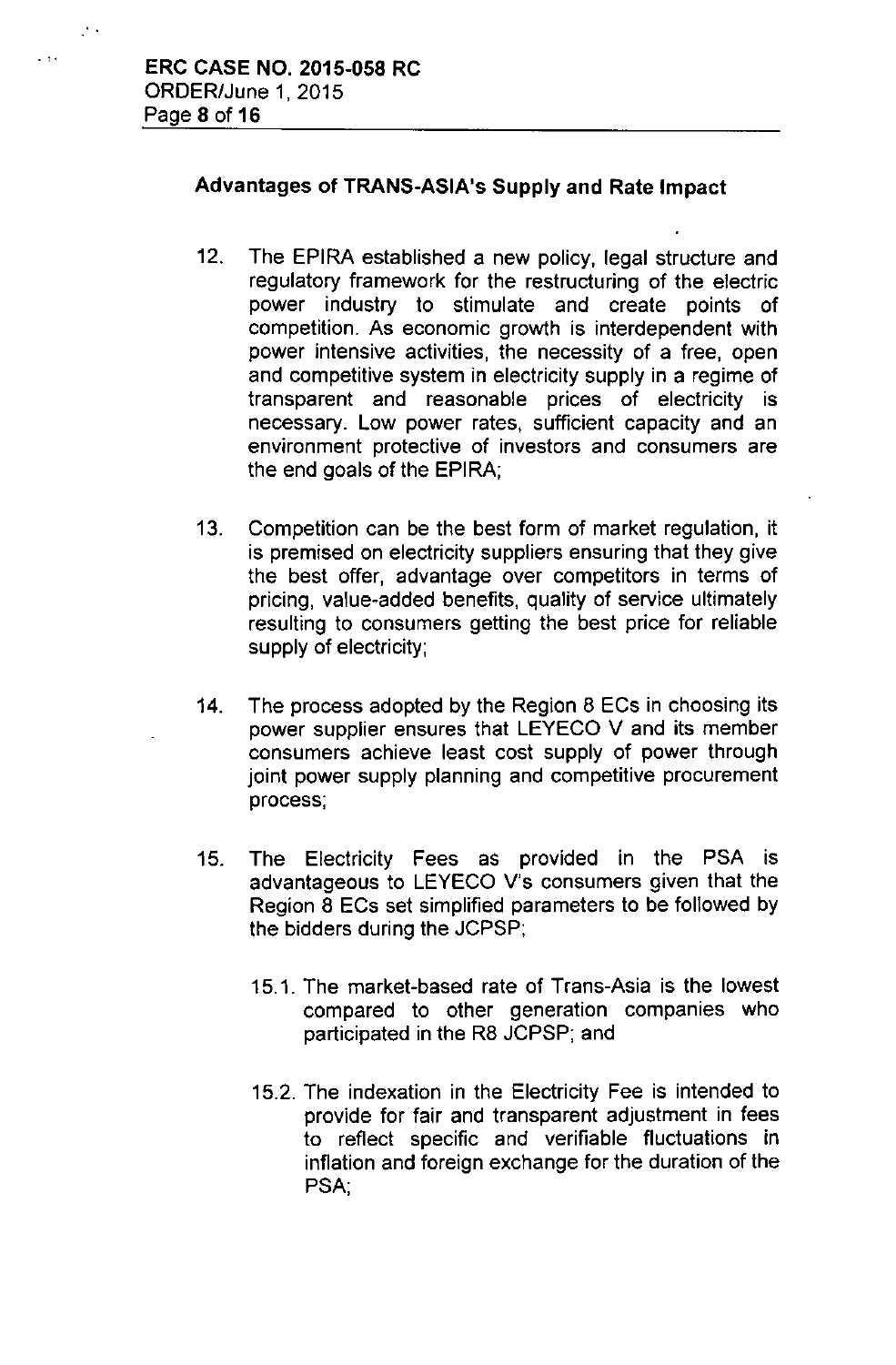$\mathbb{C}^{\mathbb{C}}$  :

16. LEYECD V has simulated and forecasted the effect of the inclusion of TRANS-ASIA's supply from the ULGPP:

# Simulation of Generation Mix Rate with TRANS-ASIAfor the year 201S: --

| Supplier          | Forecasted     | Percent      | 2015 Average | Weighted            |
|-------------------|----------------|--------------|--------------|---------------------|
|                   | 2015 Quantity  | <b>Share</b> | Rate         | <b>Average Rate</b> |
|                   | (kWh)          |              | (PhP/kWh)    |                     |
|                   | 35,587,500.00  | 19.04%       | 4.8265       |                     |
|                   | 52,560,000.00  | 28.12%       | 5.2369       | 5.9146              |
| <b>TRANS-ASIA</b> | 70,080,000.00  | 37.49%       | 5.5489       |                     |
| <b>WESM</b>       | 28,686,814.74  | 15.35%       | 9.3996       |                     |
| Total             | 186,914,314.74 | 100%         |              |                     |

#### Simulation of Generation Mix Rate without TRANS-ASIA for the year 2015:

| Supplier          | Forecasted     | Percent | 2015 Average | Weighted            |
|-------------------|----------------|---------|--------------|---------------------|
|                   | 2015 Quantity  | Share   | Rate         | <b>Average Rate</b> |
|                   | (kWh)          |         | (PhP/kWh)    |                     |
|                   | 35,587,500.00  | 19.04%  | 4.8265       |                     |
|                   | 52,560,000.00  | 28.12%  | 5.2369       |                     |
| <b>TRANS-ASIA</b> | 0.00           |         |              | 6.1261              |
| <b>WESM</b>       | 98,766,814.74  | 52.84%  | 7.0676       |                     |
| <b>Total</b>      | 186,914,314.74 |         |              |                     |

#### Generation Rate Impact: -0.2115

17. Clearly, entering into a PSA with TRANS-ASIA would significantly reduce LEYECO V's exposure to volatilities in the WESM considering and result to more stable electricity prices which will redound to the benefit of the member consumers;

#### Allegations in Support of the Motion for Provisional Authority

- 18. The provisional approval of the instant Application, including the rate structure as embodied in the PSA, which will facilitate the timely implementation of the PSA, is imperative and warranted;
- 19. It will facilitate TRANS ASIA's supply of additional capacity to LEYECO V at the soonest possible time;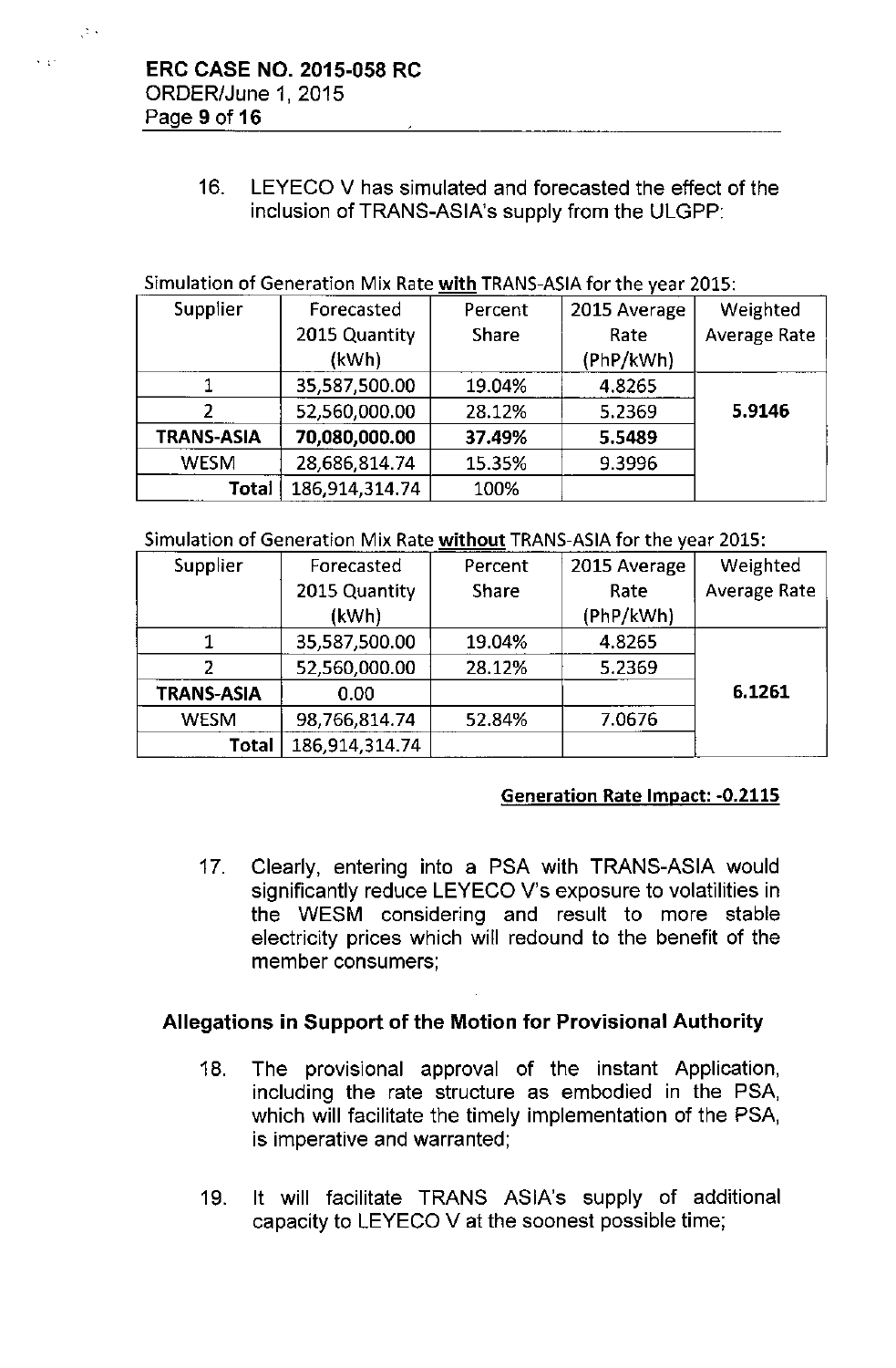$\mathcal{L}(\mathcal{E})$ 

.: .

- 19.1. LEYECO V needs such additional capacity not only to address the shortage of its power supply, but also to secure a more stable, reliable and efficient source of power supply;
- 19.2. Considering the continuous recovery efforts of the local government within LEYECO V's franchise area, the necessity of stable, continuous, reliable supply of electricity is imperative to ensure that rehabilitation plans brought about by the damage due to Typhoon Yolanda are not discontinued or impeded. More importantly, reliable, uninterrupted and continuous electric supply will sustain, alleviate and boost the economic, financial and social development in the area; and
- 19.3. Further, the supply of energy by TRANS-ASIA constitutes 37.49% of LEYECO V's electricity requirements, pending hearing and in the absence of any provisional authority, LEYECO V, its member-consumers and the local government will gravely suffer as there is uncertainty in the supply of electricity. Likewise, the provisional approval of the instant application will allow LEYECO V to avail of the advantages of low power cost. The additional capacity will not only address LEYECO V's needs but the ECs' power requirements;
- 20. Significantly, the immediate implementation of the PSA will benefit all the electricity consumers;
- 21. The provisional approval of the instant application at the rate structure as provided in the PSA is also necessary for TRANS-ASIA to allow it operate at sustainable and viable levels necessary for TRANS-ASIA to fully pay all its contractual obligations and costs under its IPPA Agreement with PSALM. It will also allow Applicant LEYECO V to charge and collect the respective electricity fees as provided in the PSA from its member consumers;
- 22. They pray for the provisional approval of the instant application pursuant to Rule 14 of the Commission's Rules of Practice and Procedure;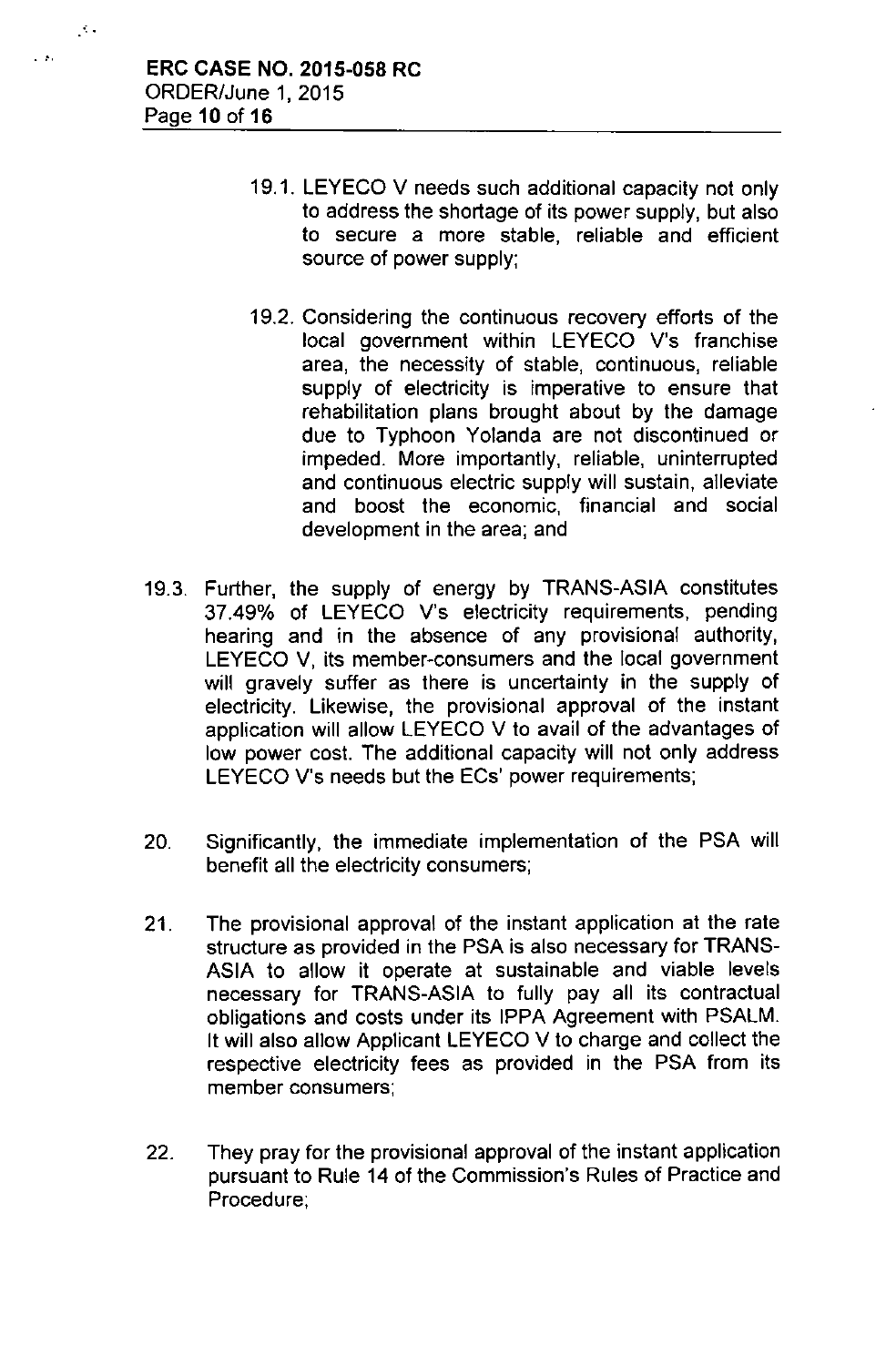$\mathbf{r}$ .

 $\cdot$  :

## Allegations in Support of the Motion for Confidential Treatment of Annex "N"

- 23. Pursuant to Rule 4, Section 1 of the Rules of Practice and Procedure, they move for the confidential treatment of Annex "N" as they contain data, information, calculations, assumptions, formula which constitute trade secrets and which the TRANS-ASIA has the sole proprietary interest thereof. TRANS-ASIA will stand to be unduly prejudiced should it be disclosed to the public;
- 24. As ruled in *Air Philippines Corporation* vs. *Pennswefl, Inc.,1* a trade secret may consist of any formula, pattern, device or compilation of information that is used in one's business and gives the employer an opportunity to obtain an advantage over competitors who do not possess the information. It is indubitable that trade secrets constitute proprietary rights and jurisprudence has consistently acknowledged the private character of trade secrets;
- 25. They submitted one (1) copy of Annex "N" in a sealed envelope, with the envelope and each page thereof stamped with the word "Confidential"; and
- 26. They pray that the Commission:
	- a. Pending hearing, immediately issue an Order provisionally approving the PSA and authorizing the rate structure as embodied therein. Further, that such rate structure as applied be allowed retroactive implementation starting December 26, 2014 so as to authorize LEYECO V to pass on the full amount of the fees and charges under the PSA to its consumers;
	- b. After due hearing, a final authority be issued authorizing the PSA including the rate structure as applied and finally approving retroactive implementation of the rate structure starting December 26, 2014 so as to authorize LEYECO V to pass on the full amount of the fees and charges under the PSA to its consumers; and

<sup>1</sup>GR No. 172835, December 19, 2007.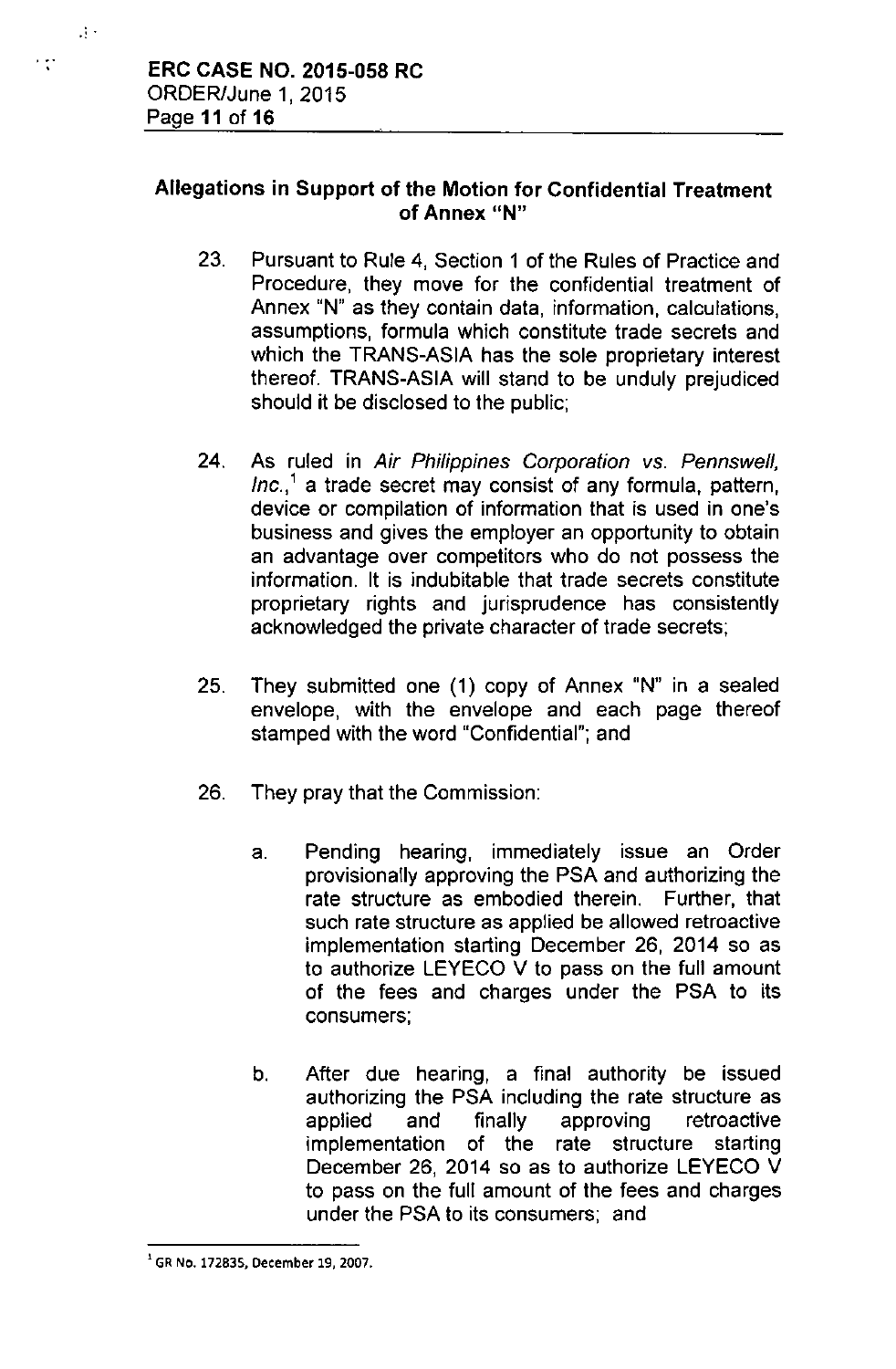$\mathcal{L}$  .

c. An Order be issued granting the motion for confidential treatment of Annex "N", directing their non-disclosure pursuant to Rule 4 of the Rules of Procedure and prescribing the guidelines for the protection thereof.

Finding the said application to be sufficient in form and substance with the required fees having been paid, the same is hereby set for jurisdictional hearing, expository presentation, pre-trial conference and evidentiary hearing on the following dates and venues:

| Date                   | Venue                                 | <b>Particulars</b>            |
|------------------------|---------------------------------------|-------------------------------|
| 30.<br>2015<br>June    | ERC Hearing Room.                     |                               |
| (Tuesday)<br>at<br>two | 15 <sup>th</sup><br>Floor,<br>Pacific |                               |
| o'clock<br>in<br>the I | Center Building, San                  | <b>Jurisdictional Hearing</b> |
| afternoon<br>(2:00     | Miguel<br>Avenue,                     |                               |
| $P.M.$ )               | Ortigas<br>Center,                    |                               |
|                        | Pasig City                            |                               |
| 29,<br>July<br>2015    | LEYECO V's main                       | Jurisdictional<br>Hearing     |
| (Wednesday)<br>at I    | Office, Brgy.<br>San                  | (Confirmation<br>Οt           |
| nine o'clock in the    | Pablo, Ormoc City                     | Jurisdictional                |
| morning (9:00 A.M.)    |                                       | Compliance), Expository       |
|                        |                                       | Presentation, Pre-Trial       |
|                        |                                       | Conference<br>and             |
|                        |                                       | <b>Evidentiary Hearing</b>    |

LEYECO V and TRANS-ASIA are hereby directed to cause the publication of the attached Notice of Public Hearing, at their own expense, twice (2x) for two (2) successive weeks in two (2) newspapers of general circulation in the Philippines, with the date of the last publication to be made not later than ten (10) days before the date of the scheduled initial hearing. They are also directed to inform the consumers within LEYECO V's franchise area, by any other means available and appropriate, of the filing of the instant application, their reasons therefor, and of the scheduled hearing thereon.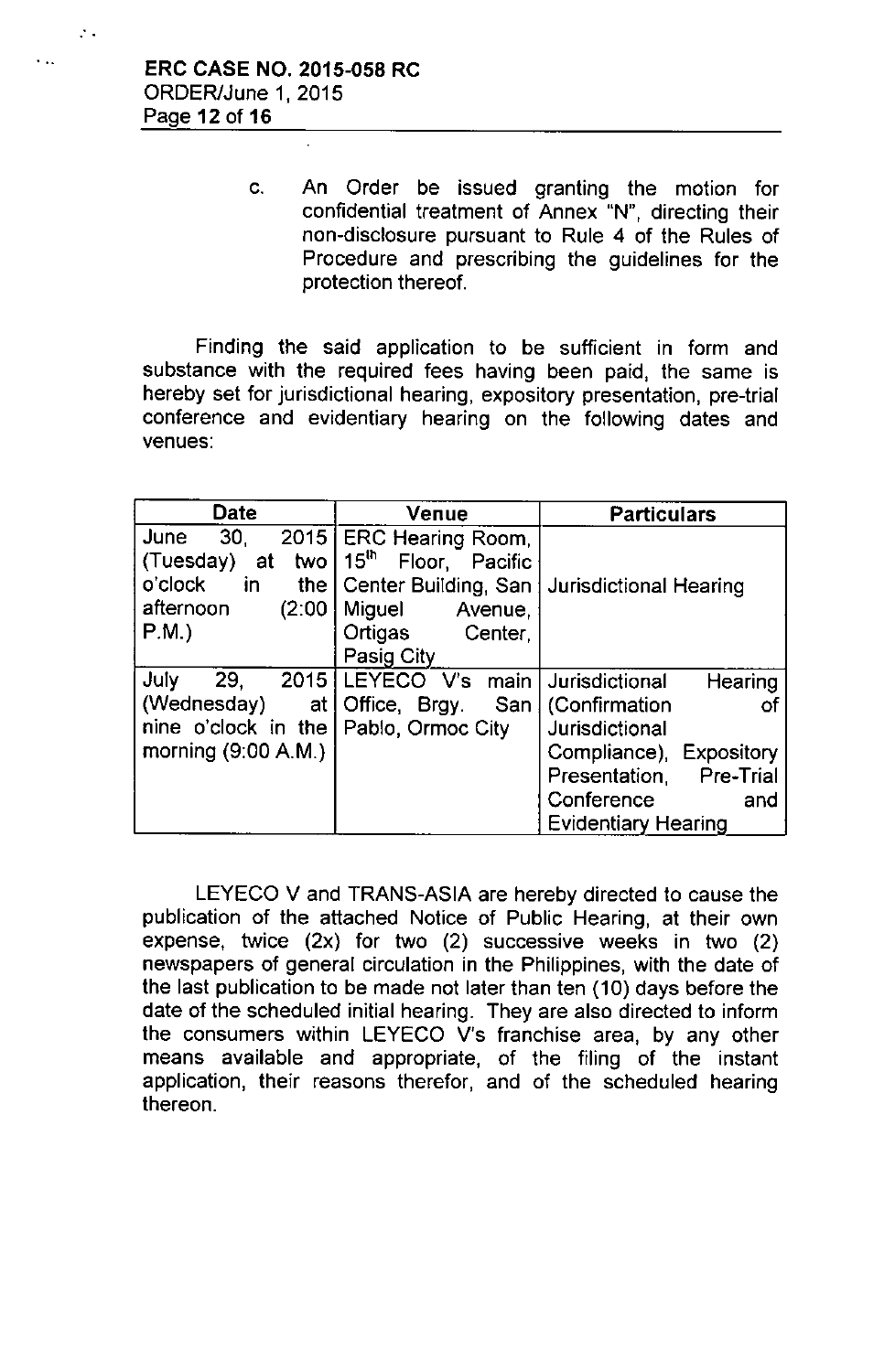, >!

..'

Let copies of the application, this Order, and the attached Notice of Public Hearing be furnished the Office of the Solicitor General (OSG), the Commission on Audit (COA) and the Committees on Energy of both Houses of Congress. They are hereby requested, if they so desire, to send their duly authorized representatives at the scheduled hearings.

Likewise, let copies of this Order and the attached Notice of Public Hearing be furnished the Offices of the Provincial Governor of Leyte and the Mayors of the City and Municipalities within the franchise area of LEYECO V for the appropriate posting thereof on their respective bulletin boards.

LEYECO V and TRANS-ASIA are hereby directed to furnish all those making requests therefor with copies of the application and its attachments, subject to reimbursement of reasonable photocopying costs.

On the date of the initial hearing, LEYECO V and TRANS-ASIA must submit to the Commission their written Compliance with the jurisdictional requirements attaching therewith, methodically arranged and duly marked, the evidences of the actual posting and publication of the Notice of Public Hearing consisting of certifications issued to that effect, signed by the afore-mentioned Governor and Mayors or their duly authorized representatives, bearing the seals of their offices, and the affidavits of the Editors or Business Managers of the newspapers where said Notice of Public Hearing were published together with the complete issues of the said newspapers, and such other proofs of compliance with the requirements of the Commission.

LEYECO V, TRANS-ASIA and all interested parties are directed to submit, at least five (5) days before the date of initial hearing and pre-trial conference, their respective Pre-Trial Briefs containing, among others:

- (a) A summary of admitted facts and proposed stipulation of facts;
- (b) The issues to be tried or resolved;
- (c) The documents or exhibits to be presented, stating the purposes thereof and proposed markings therefore; and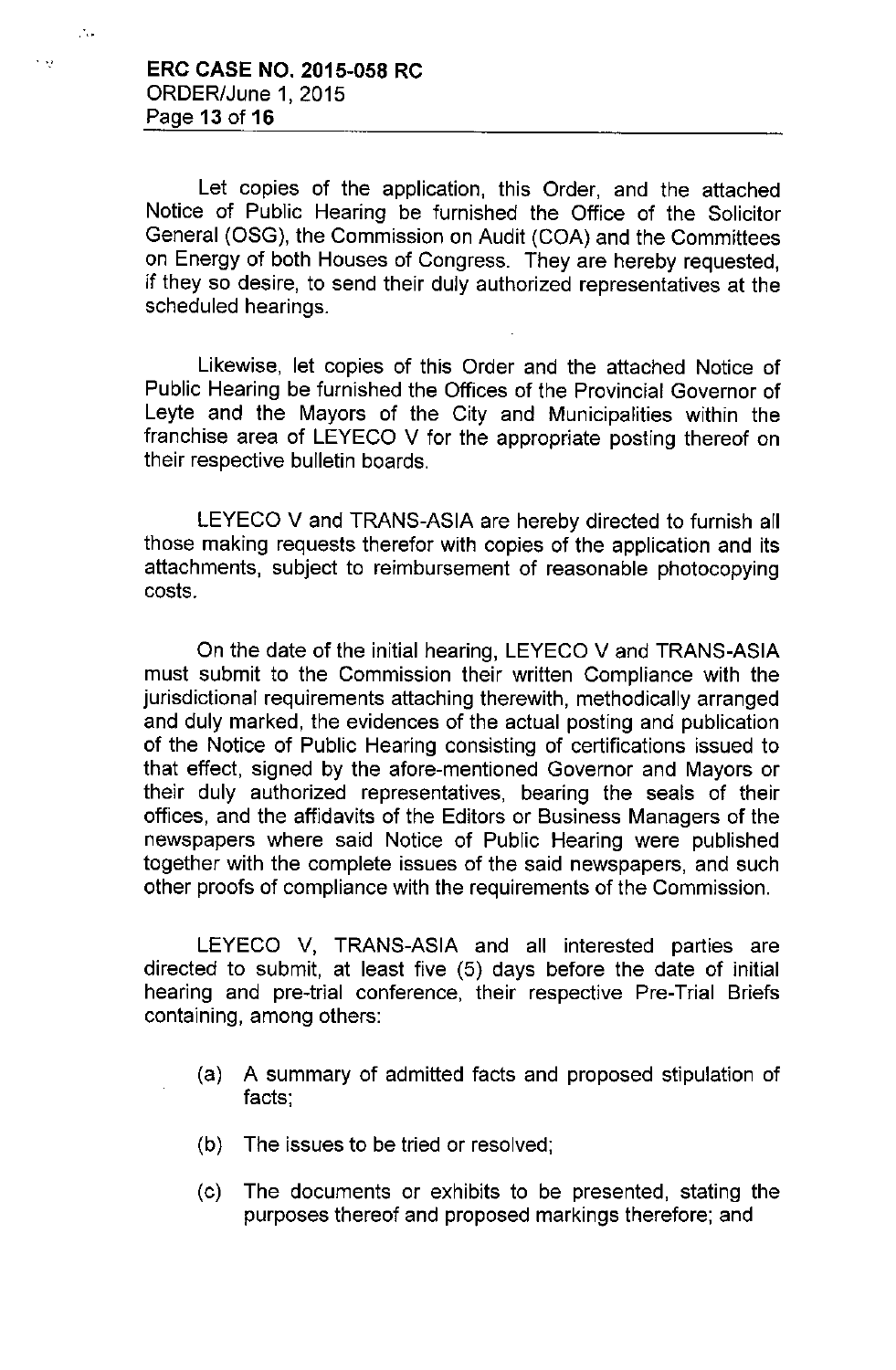$\ddot{\phantom{a}}$ 

 $\mathcal{L}_{\text{max}}$ 

(d) The number and names of the witnesses, with their written testimonies in an individual affidavit form, to be attached to the Pre-Trial Brief.

Failure of LEYECO V and TRANS-ASIA to submit the required Pre-Trial Brief and Judicial Affidavits of their witnesses within the prescribed period shall be a ground for cancellation of the scheduled hearing, and the resetting of which shall be six (6) months from said date of cancellation.

As part of the pre-trial conference, LEYECO V and TRANS-ASIA must also be prepared to make an expository presentation of their application, aided by whatever communication medium that they may deem appropriate for the purpose, in order to put in plain words and explain, for the benefit of the consumers and other concerned parties, what the application is all about and the reasons and justifications being cited in support thereof.

#### SO ORDERED.

Pasig City, June 1, 2015.

FOR AND BY AUTHORITY OF THE COMMISSION:

 $\lambda$ . (Ce **ENAIDA G. CRUZ-DUCUT** Chairperson *ru ~*

*~TjtOl<sup>058</sup> RCILEYECO <sup>V</sup> TAOIL PSA Initial Orda'*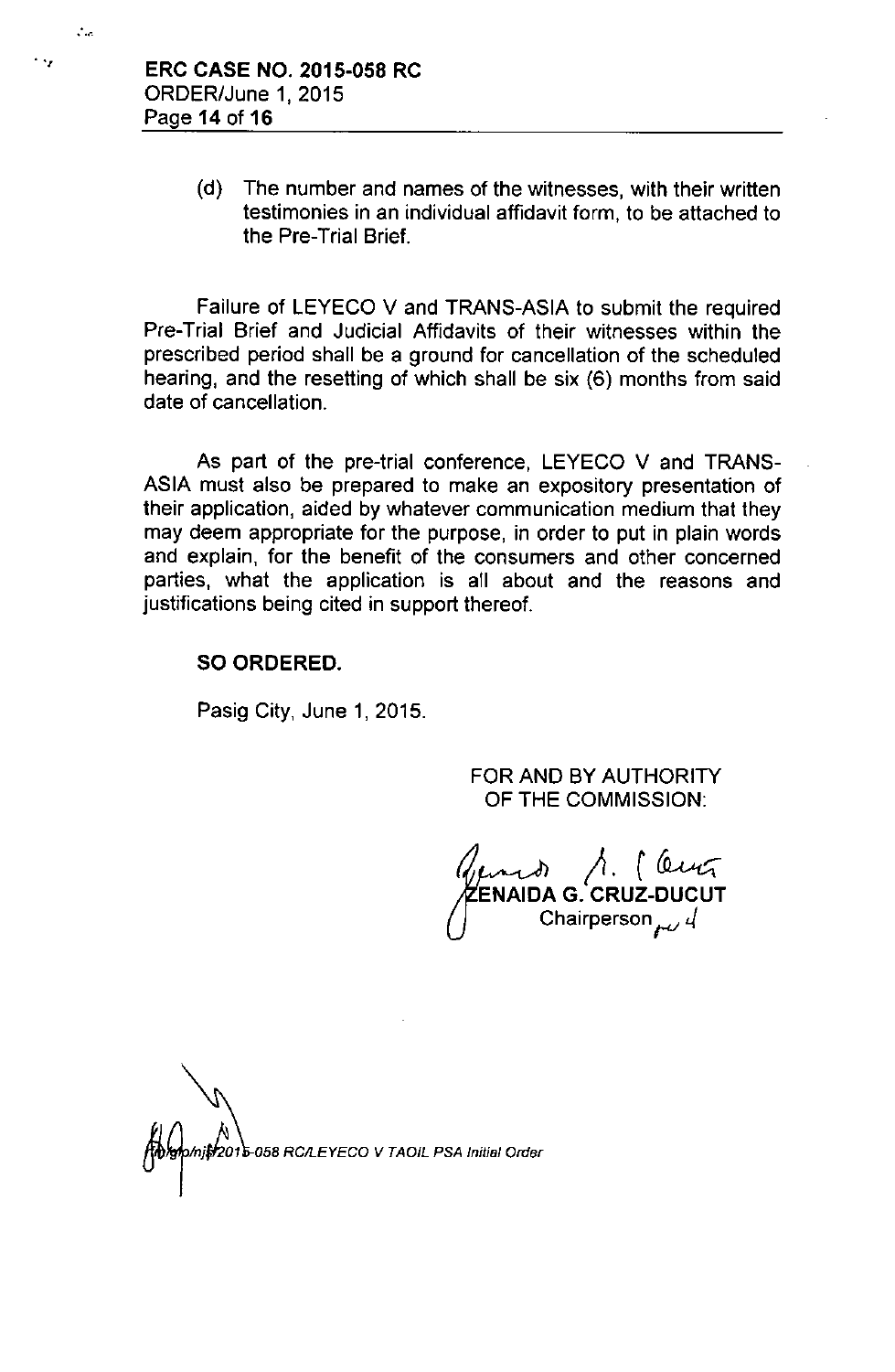#### Copy Furnished:

- 1. Atty. Maria Concepcion O. Ojeda Counsel for Applicants Delos Angeles Aguirre Olaquer Salomon Fabre and Ojeda 240 J. P. Rizal, Sta. Elena, Marikina City
- 2. The General Manager Leyte V Electric Cooperative, Inc. Brgy. San Pablo, Ormoc City, Leyte
- 3. The President Trans-Asia Oil and Energy Development Corporation Level 11, PHINMA Plaza, 39 Plaza Drive, Rockwell Center, Makati City
- 4. The Office of the Solicitor General 134 Amorsolo Street, Legaspi Village, Makati City Metro Manila
- 5. The Commission on **Audit Don Mariano Marcos Avenue** Diliman, Quezon City
- 6. The Senate Committee on Energy Senate of the Philippines GSIS Building, Roxas Blvd., Pasay City
- 7. The House Committee on Energy **House of Representatives** Batasan Hills, Quezon City
- 8. The City Mayor Ormoc, Leyte
- 9. The Municipal Mayor Isabel, Leyte
- 10. The Municipal Mayor Merida, Leyte
- 11. The Municipal Mayor Palompon, Leyte
- 12. The Municipal Mayor Tabango, Leyte
- 13. The Municipal Mayor Calubian, Leyte
- 14. The Municipal Mayor San Isidro, Leyte
- 15. The Municipal Mayor